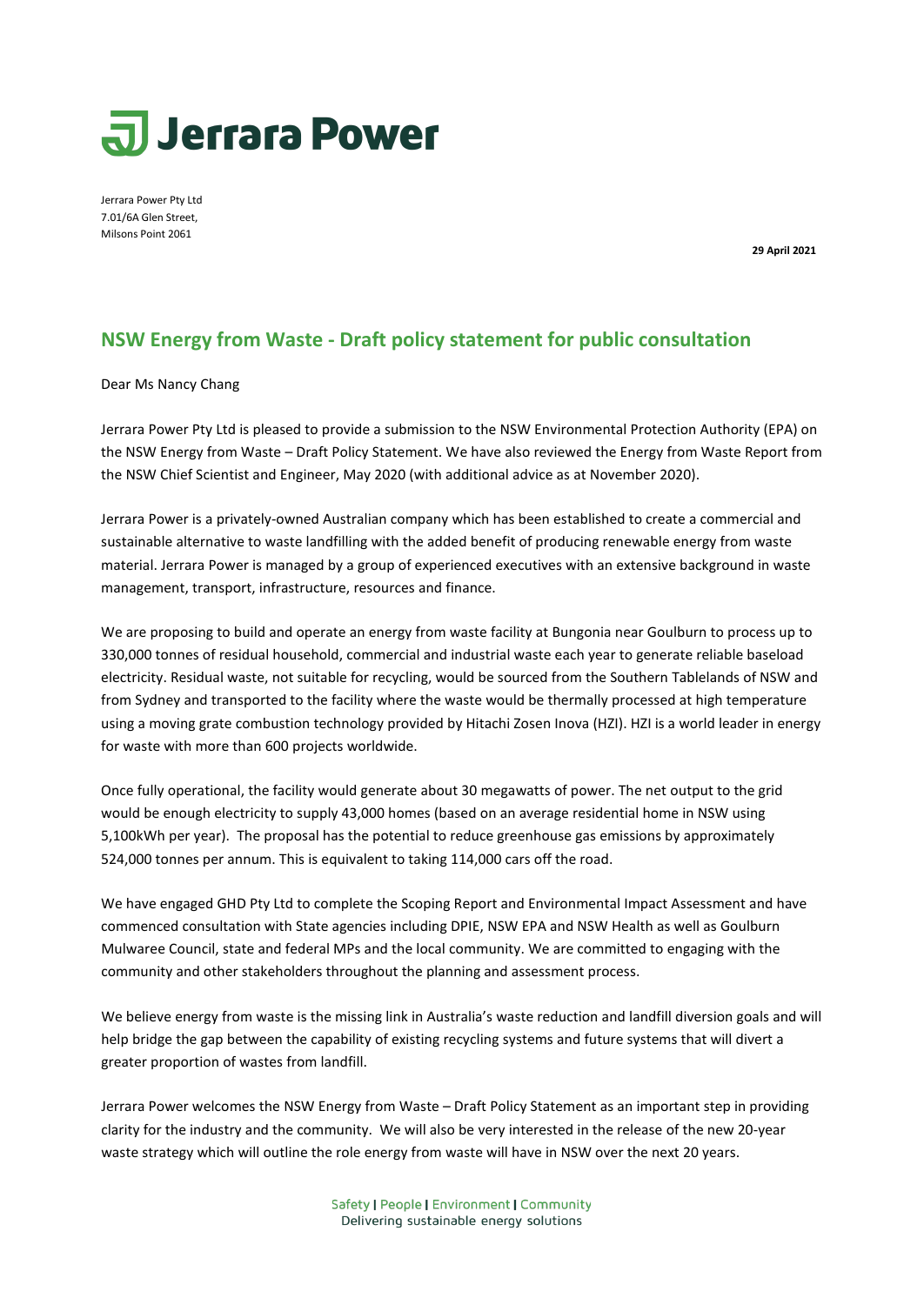## **JJerrara Power**

Jerrara Power shares what we believe are some of the underlying objectives of the draft policy statement, including:

- that waste to energy should complement and not compete with recycling and other higher order waste strategies
- transparency and disclosure of information to provide confidence to the regulator and the community
- environmental standards that are equivalent to and, where practical and affordable, higher than overseas standards.

Our substantive comments on the Draft Policy Statement do not seek to challenge the intent of the policy but only to ensure that the policy intent is practically achievable in a cost-effective manner.

Issue of practicality we wish to highlight include:

- 1. The need for reliable, comparable reference facilities processing similar waste streams is a sensible risk mitigation policy in the assessment processes for energy from waste facilities. This is the reason that Jerrara Power has selected HZI with more than 600 projects worldwide as its technology provider. Care needs to be taken when defining comparable waste streams during the project assessment process. Waste composition by its nature is variable between jurisdictions, over time and even on a day-to-day basis, therefore the requirement for similar waste streams needs to interpreted in a practical way in the assessment process.
- 2. We support the policy objective of not building an oversupply of energy from waste capacity in the market to avoid commercial incentives that might favour energy from waste over higher order recycling. Likewise, contractual models that do not encourage customers to increase recycling or decrease waste generation should be avoided. This needs to be balanced with an understanding of how the competitive waste and recycling market operates and that different companies will have different commercial strategies in terms of the way in which they seek to contract supply to their facility and the length of those contracts. Similarly, different commercial or council waste customers have different strategies for how they seek to contract for that service. In these circumstances a nuanced approach to the issue of capacity in the market would be preferable to hard and fast rules about how much waste should be contracted to the facility prior to approval.
- 3. The policy intent of placing energy from waste percentage limits from various council bin configuration systems is acknowledged. However, where a council has separate collection systems for dry recyclables and food and garden waste, mixed MSW should not need to go through a processing facility before going to an energy recovery facility.
- 4. Removal of hazardous waste from the mixed waste stream is an objective of Jerarra Power, however, it can be difficult to guarantee absolute removal of every battery, light bulb and the like. Efforts should and will be made to remove such items in the upstream supply chain of the feedstock. However, the energy from waste process is robust enough to deal with small amounts of this material. The incidence of

Safety | People | Environment | Community Delivering sustainable energy solutions